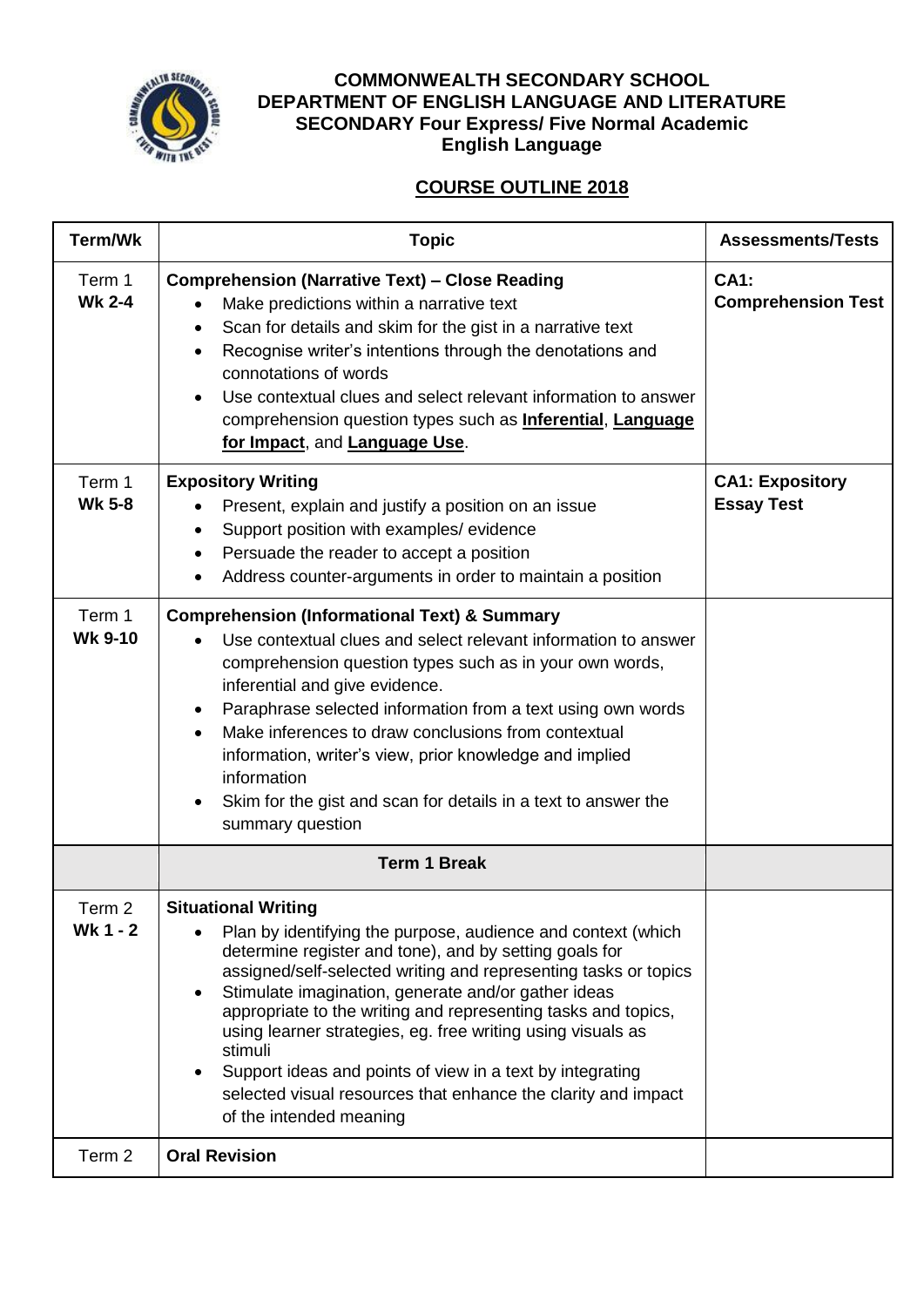| Wk <sub>3</sub>                      | Pronounce and articulate all consonants and vowels clearly<br>Speak clearly and fluently using appropriate pace, volume,<br>$\bullet$<br>tone and stress<br>Respond freely to given prompts, and develop ideas with the<br>use of personal examples<br>Present ideas, opinions, experiences and arguments with<br>$\bullet$<br>confidence |                 |
|--------------------------------------|-------------------------------------------------------------------------------------------------------------------------------------------------------------------------------------------------------------------------------------------------------------------------------------------------------------------------------------------|-----------------|
| Term 2<br>Wk $4 - 5$                 | <b>Personal Reflective Writing</b><br>Plan how to support the key message of a text with details and<br>personal examples appropriate to purpose, audience and<br>context<br>Elaborate on, and explain the main idea of a paragraph by<br>providing relevant descriptive, emotive or sensory<br>details/examples                          |                 |
| Term 2<br>Wk $6 - 8$                 | <b>Mid-Year Examinations</b>                                                                                                                                                                                                                                                                                                              | SA <sub>1</sub> |
| Term 2<br><b>Wk 9-10</b>             | <b>MYE Review &amp; Feedback</b><br><b>Further Revision</b>                                                                                                                                                                                                                                                                               |                 |
|                                      | <b>Term 2 Break</b>                                                                                                                                                                                                                                                                                                                       |                 |
| Term <sub>3</sub><br>Wk 1 - 3        | <b>Paper 2 Revision</b><br><b>Visual Text</b><br><b>Narrative Text</b><br>$\bullet$<br><b>Informational Text</b><br>Summary                                                                                                                                                                                                               |                 |
| Term 3<br>Wk 4 - 5                   | <b>Oral Revision</b><br><b>Reading Aloud</b><br>Spoken Interaction                                                                                                                                                                                                                                                                        |                 |
| Term <sub>3</sub><br><b>Wk 6 - 8</b> | <b>Paper 1 Revision</b><br>Editing<br><b>Situational Writing</b><br><b>Essay Writing</b><br>$\bullet$                                                                                                                                                                                                                                     |                 |
| Term 3<br><b>Wks 9-10</b>            | <b>Preliminary Examinations</b>                                                                                                                                                                                                                                                                                                           | SA <sub>2</sub> |
|                                      | <b>Term 3 Break</b>                                                                                                                                                                                                                                                                                                                       |                 |
| Term 4<br>Wk1                        | <b>Preliminary Examinations (cont'd)</b>                                                                                                                                                                                                                                                                                                  | SA <sub>2</sub> |
| Term 4<br><b>Wk 2-5</b>              | <b>Preliminary Examinations Review &amp; Feedback</b><br><b>Final Preparation for O Levels</b>                                                                                                                                                                                                                                            |                 |